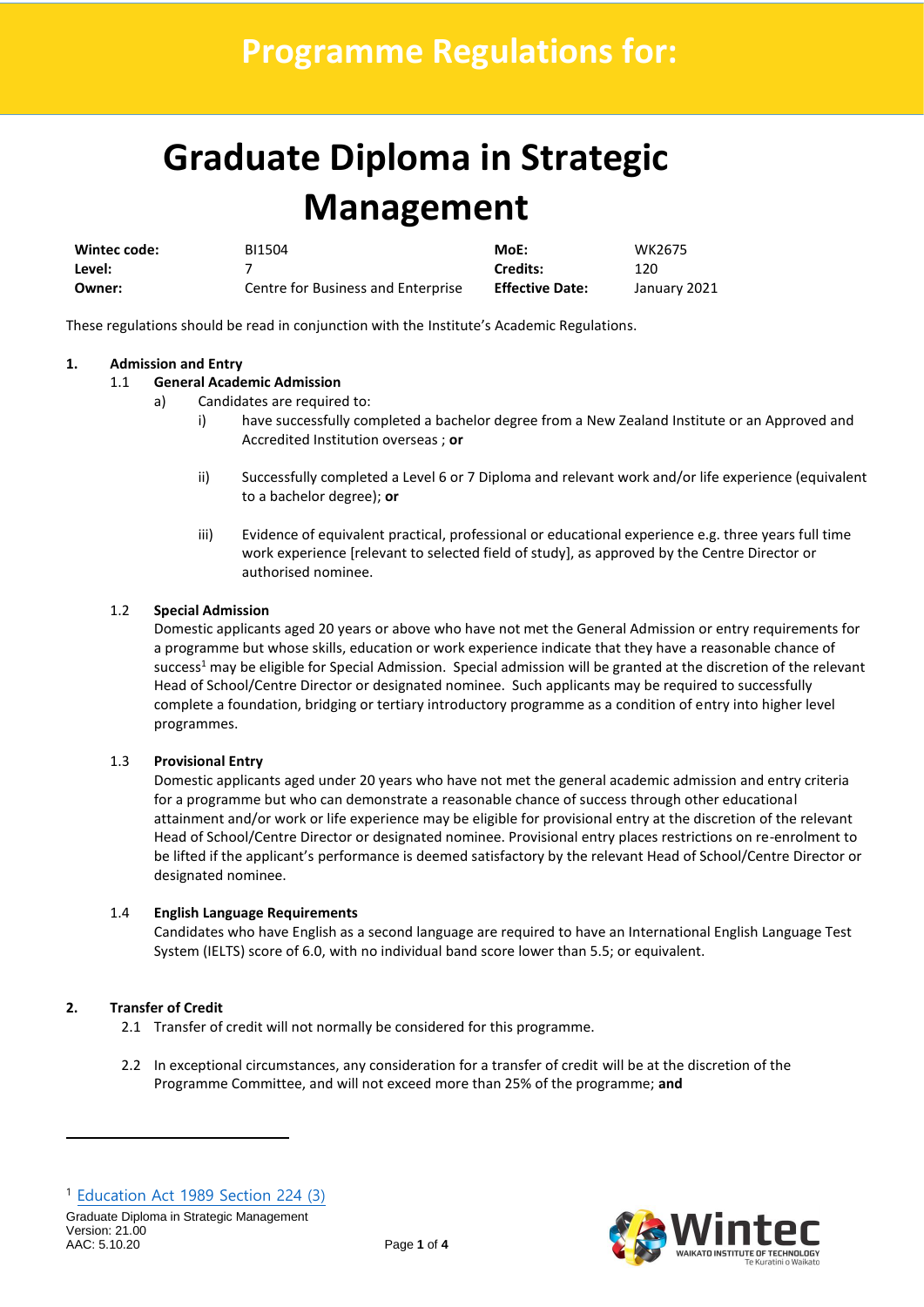2.3 Any such consideration for ToC should be made no later than two weeks before the start of this programme to allow for individual programmes of study to take any granted ToC into account.

#### **3. Programme Requirements**

- 3.1 Every candidate for the Graduate Diploma in Strategic Management shall to the satisfaction of the Academic Board follow a programme of study for a period of normally not less than one year.
- 3.2 Each candidate's programme of study shall comprise of compulsory and elective modules, totalling 120 credits, with a minimum of 75 credits at level 7, from the Schedule of Modules in section 6.
- 3.3 Candidates must achieve a minimum result of 40% in the final examination or nominated assessment/s of each module. They must also achieve a minimum C grade pass overall from all assessments to receive a passing grade for the module.

#### **4. Completion of the Programme**

4.1 A candidate may take up to two years to complete this programme, unless an extension is granted by special permission of the Centre Director or authorised nominee.

## **5. Award of the Qualification**

5.1 Candidates who successfully complete the programme requirements as specified in Section 3 of these regulations will receive the award of the Graduate Diploma in Strategic Management (Level 7).

#### **6. Schedule of Modules**

#### **Compulsory Modules**

| <b>Module</b>  | <b>Module Name</b>                        | Level          | <b>Credits</b> | <b>Pre-Requisites</b> | <b>Co-Requisites</b> |
|----------------|-------------------------------------------|----------------|----------------|-----------------------|----------------------|
| Code           |                                           |                |                |                       |                      |
| <b>BIBM787</b> | <b>Professional Practice for Business</b> | $\overline{7}$ | 15             |                       |                      |
|                | Research                                  |                |                |                       |                      |
| <b>BIBM795</b> | <b>Professional Work Placement</b>        | $\overline{7}$ | 15             | Students must         |                      |
|                |                                           |                |                | complete and          |                      |
|                |                                           |                |                | pass at least two     |                      |
|                |                                           |                |                | $(2)$ level $6$       |                      |
|                |                                           |                |                | modules related       |                      |
|                |                                           |                |                | to their major and    |                      |
|                |                                           |                |                | <b>BIBM787</b>        |                      |
|                |                                           |                |                | Professional          |                      |
|                |                                           |                |                | Practice for          |                      |
|                |                                           |                |                | <b>Business</b>       |                      |
|                |                                           |                |                | Research; OR          |                      |
|                |                                           |                |                | equivalent            |                      |
|                |                                           |                |                | knowledge and         |                      |
|                |                                           |                |                | skills                |                      |
| <b>BIBM796</b> | Professional Project                      | $\overline{7}$ | 15             | Students must         |                      |
|                |                                           |                |                | complete and          |                      |
|                |                                           |                |                | pass at least two     |                      |
|                |                                           |                |                | $(2)$ level $6$       |                      |
|                |                                           |                |                | modules related       |                      |
|                |                                           |                |                | to their major and    |                      |
|                |                                           |                |                | <b>BIBM787</b>        |                      |
|                |                                           |                |                | Professional          |                      |
|                |                                           |                |                | Practice for          |                      |
|                |                                           |                |                | <b>Business</b>       |                      |
|                |                                           |                |                | Research; OR          |                      |
|                |                                           |                |                | equivalent            |                      |
|                |                                           |                |                | knowledge and         |                      |
|                |                                           |                |                | skills                |                      |

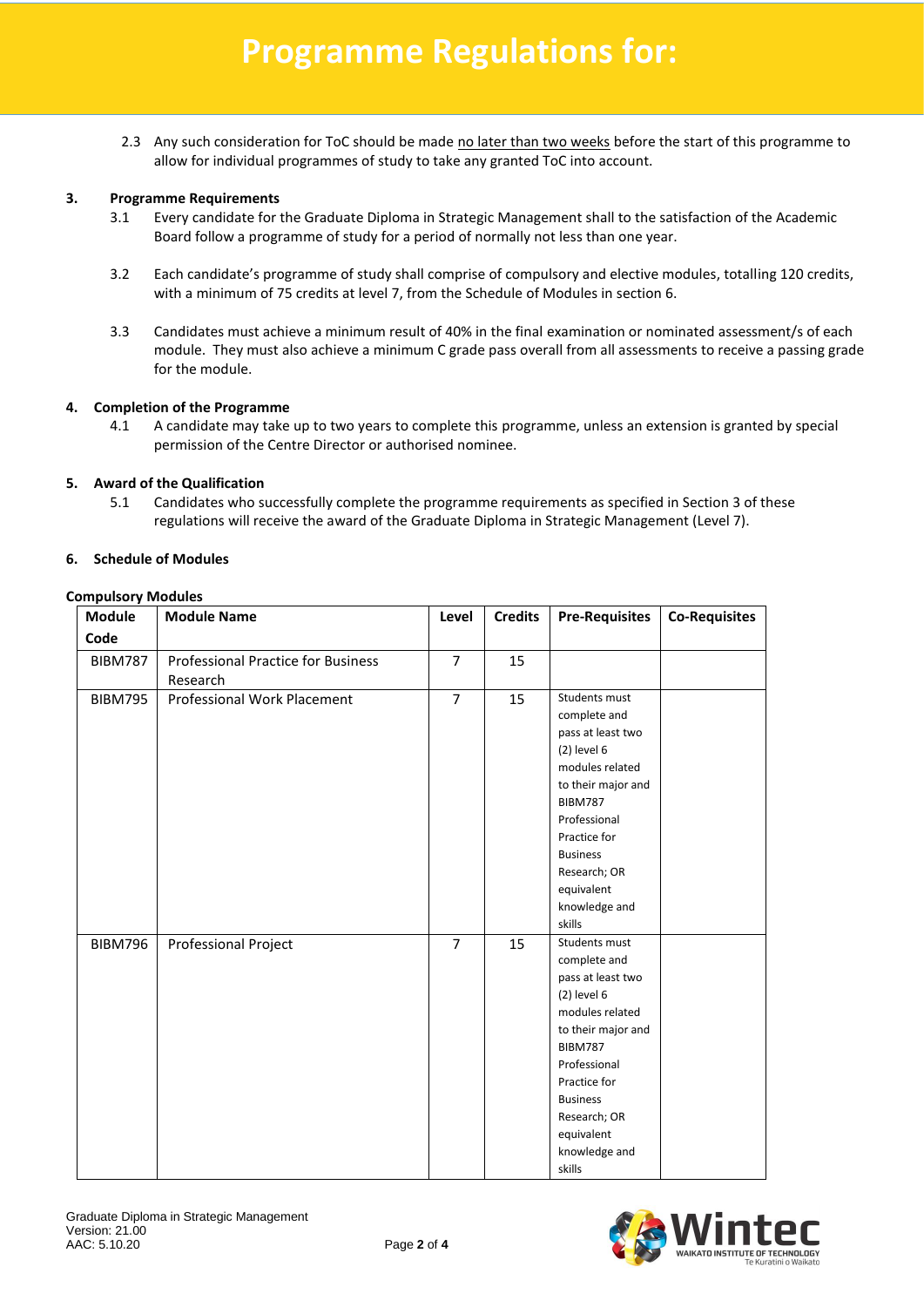# **Programme Regulations for:**

| <b>Elective Modules</b> |  |
|-------------------------|--|
|-------------------------|--|

| <b>BIBM606</b> | Introduction to Finance                      | 6              | 15 | <b>BIBM500</b><br>Introduction to<br>Accounting or<br>equivalent<br>knowledge and<br>skills                                                                            |
|----------------|----------------------------------------------|----------------|----|------------------------------------------------------------------------------------------------------------------------------------------------------------------------|
| <b>BIBM652</b> | Services Marketing Management                | 6              | 15 | <b>BIBM550</b><br>Management or<br>equivalent<br>knowledge and<br>skills                                                                                               |
| <b>BIBM654</b> | Consumer Behaviour                           | 6              | 15 | <b>BIBM550</b><br>Introduction to<br>Marketing and<br><b>BIBM570</b><br>Professional<br>Communication or<br>equivalent<br>knowledge and<br>skills.                     |
| <b>BIBM673</b> | <b>Project Management</b>                    | 6              | 15 |                                                                                                                                                                        |
| <b>BIBM676</b> | Principles of Leadership                     | 6              | 15 | <b>BIBM571</b><br>Management or<br>equivalent<br>knowledge and<br>skills                                                                                               |
| <b>BIBM677</b> | International Trade & Finance                | 6              | 15 | <b>BIBM572</b><br>Economics or<br>equivalent<br>knowledge and<br>skills                                                                                                |
| <b>BIBM678</b> | <b>Strategic Planning for Small Business</b> | 6              | 15 |                                                                                                                                                                        |
| <b>BIBM681</b> | <b>Human Resources</b>                       | 6              | 15 |                                                                                                                                                                        |
| <b>BIBM682</b> | <b>Industrial Relations</b>                  | 6              | 15 |                                                                                                                                                                        |
| <b>BIBM683</b> | Entrepreneurship                             | 6              | 15 |                                                                                                                                                                        |
| <b>BIBM684</b> | Innovation and Creativity                    | 6              | 15 |                                                                                                                                                                        |
| <b>BIBM685</b> | E-Commerce                                   | 6              | 15 |                                                                                                                                                                        |
| DFNZ601        | Design Thinking Launchpad                    | 6              | 15 | 60 credits at Level<br>5 or pre-requisites<br>may be waived at<br>the discretion of<br>the relevant Head<br>of School/Centre<br>Director or<br>designated<br>authority |
| <b>BIBM709</b> | <b>Special Topic</b>                         | 7              | 15 | Students must<br>complete and pass<br>at least two (2)<br>level 6 modules                                                                                              |
| <b>BIBM755</b> | <b>Strategic Marketing</b>                   | $\overline{7}$ | 15 | Students must<br>complete and pass<br>at least two (2)<br>level 6 modules<br>related to their<br>major                                                                 |